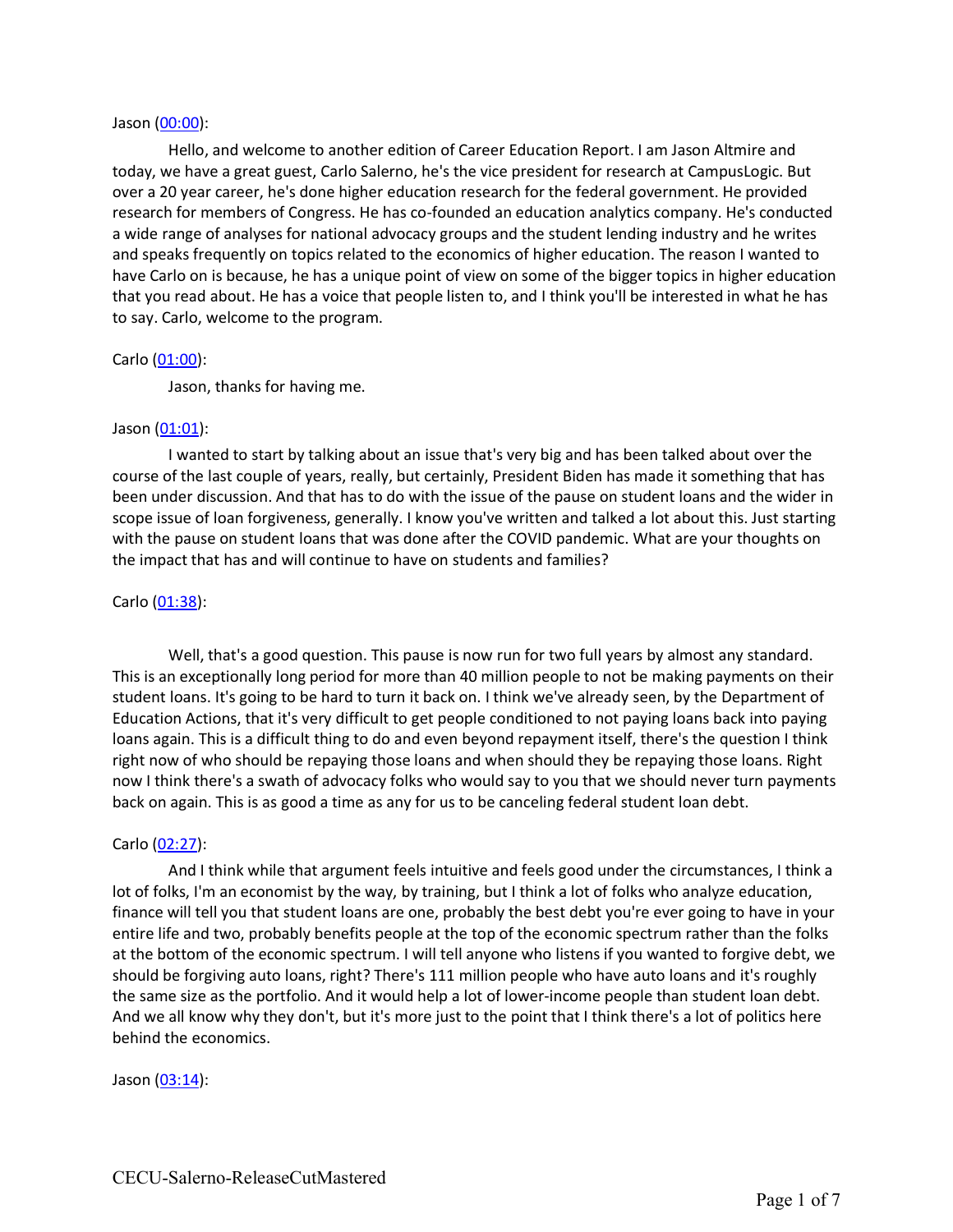I've heard from a lot of parents when I talk about these issues. Somebody will invariably always ask the question, they'll say, "I'm a parent, I put two or three kids through college, paid for it, didn't want to take out loans, didn't want to saddle them with that debt. And we did it the right way." Maybe, an individual worked through college, worked two jobs, and paid for their own way. And do you think there's a fairness issue with people who took that approach specifically trying to avoid taking on debt and then just seeing a huge number of people, millions of students that took a different approach and having that debt just wiped away?

# Carlo (03:54):

Yes, I most certainly do. I think offering some kind of benefit to, somebody by virtue of them just simply choosing to finance with federal loans is extremely unfair. Right? We know that there are groups of student borrowers out there who are just simply averse to taking on loan debt. People don't like to take on loans if they don't have to. And so there are folks who, like you say, script and saved and sacrificed a whole bunch of other things so that they wouldn't have to debt finance. And yet there's no windfall relief for them. That feels remarkably unfair.

### Carlo (04:28):

And we can extend that even further and simply say, "Well, why now? Right?" There's a lot of people out there who have student loan debt. And think of the person who pays off their student loans the day before student loan forgiveness happens, right? That's a really tough row to hoe to have to sit there and know that you felt like you did the right and responsible thing and just by virtue of timing, somebody else was granted loan forgiveness, and it had nothing to do with their ability to repay. It had to do with the timing of when it happened. There's nothing special about loan forgiveness happening, right This second, that would make the case that some borrower today is any more worthy of it than somebody five years ago.

#### Jason (05:08):

What do you think as an economist, you touched on this a little bit, but maybe talk more about the long-term economic implications to the country. Once we turn this back on where there's currently and has been for years, a pause, when that gets turned back on, what does it mean for the country?

# Carlo (05:26):

This is one of those things where you hear a lot of rhetoric about this notion of student loans as a debt sentence, but that's really hard to reconcile with the fact that we have a student loan program, that for more than 5 million borrowers, at least in income-contingent loan programs, they don't pay any more than a fraction of their income to begin with. Right? And they have loan forgiveness at the very end. We also have these loan forgiveness programs that are in place like PSLF, public service loan forgiveness that you hear people talk about. This notion that somehow turning on loans is going to create this economic catastrophe, feels really strange when you consider the fact that federal student loans are the only loan on the planet where you get a start point of 10 years to repay that loan and can extend it up to 25 or 30.

# Carlo (06:13):

You have five different income-based repayment programs that you can choose from. You get a year to default. Even if you do default, they'll let you rehabilitate the loan and make it current again, essentially. You'll never find another loan like this in your entire life, because these loans are specifically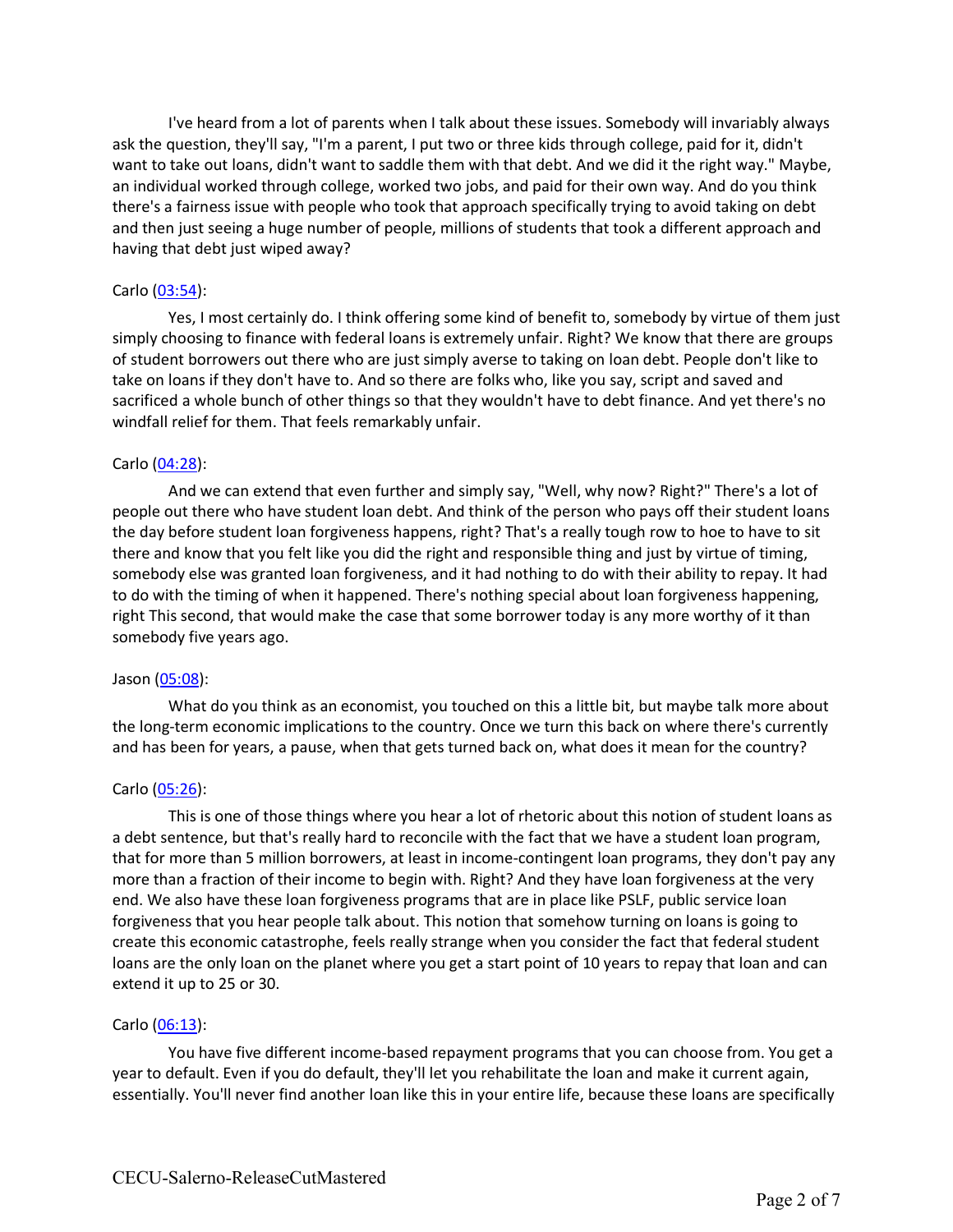designed to not be payment hardships. And so this logic that's somehow turning loans back on is going to be a challenge to the nation, is only a challenge to the extent that there are probably some members of Congress today who have been telling people for the past year or two, that student loans are a scam. And then when you tell people they're a scam, you're almost encouraging people not to pay their loans. And that feels honestly mildly irresponsible.

### Jason (06:56):

You wrote about debt without degrees and ask the question, are parents handing down debt sentences to their kids? Talk a little bit more, because that got a lot of attention when you wrote that, what, what did you mean by that?

# Carlo (07:10):

Well, one of the things that we found when we started looking at borrowers, this class of borrowers that have debt, but no degree, is that borrowers whose parents have higher degrees seem to leave school with more debt. Right? If your parents have PhDs, you're probably going to drop out with more debt than if your parents had only ever had a community college degree or possibly a bachelor's degree. One of the other things that we know, which is tied to this, but also interesting, is the start point. If I start with the idea that I aspire to only get, say a two-year degree, I'm probably going to leave school with less debt based on the statistics than if I say on day one, I want to get a PhD.

### Carlo (07:52):

If I aspire for more education on day one, I seem to leave school with more debt. And the reason why that's important right, is because where do aspirations come from? Right? They come from the place that we live. They come from the people that we associate with, they come from the geography that we live in. And so it's really strange to think, but there are some, some really unique relationships out there that would suggest that, Hey, people take on loans, not necessarily because I think it's a great investment, but because there's sort of this social pressure to go to college and if you don't have the money you're going to borrow to pay for it.

# Jason (08:28):

And you mentioned the difference in the type of degree that people seek and obviously educational opportunity is there, but people choose different paths. And one of the things that our members at CECU of course, pay a lot of attention to, or regulations related to that aspect of things, are regulations applying to all schools in all sectors, or are they only applying to certain types of schools in our case, the for-profit schools. I've heard you talk about that issue in the past. I wonder if you could give your thoughts on, on the equity issue related to accountability measures and how they should be applied, and protections for students when they see higher education.

# Carlo (09:11):

Listen, we want students as consumers to be protected from bad actors, right? We want all consumers to be protected from bad actors, no matter what they're purchasing in what space. Andrew Gillan did an amazing study recently that found that if we took the existing, the prior gainful employment regulations that had been out there and had we applied them to every program at all schools, rather than just career colleges, 89% of the sanctioned programs would've been at public and private non-profit institutions. Literally nine out of 10 of the programs that would've been sanctioned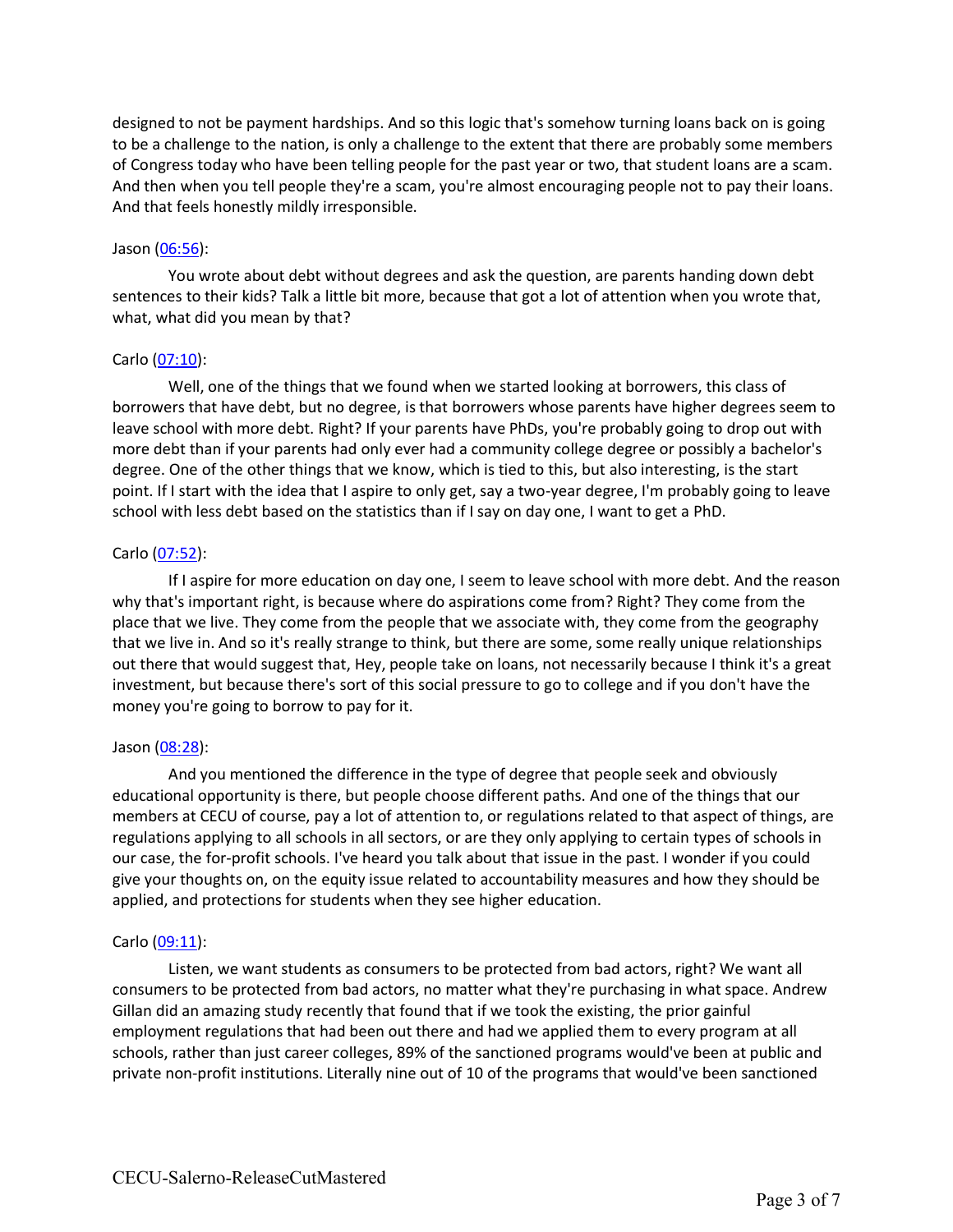would not have been for-profit or career colleges. They would've been public and private non-profit institutions.

### Carlo (09:56):

And so, I think when you start looking at notions of accountability, I think there are a group of people out there like myself who simply feel that accountability is important, but it should be applied uniformly, right? There's nothing wrong with simply saying we want to set bars and we want to protect consumers, but we should be protecting all consumers. And the idea that we should target a sector or more importantly, ignore a sector, makes the decision feel more like politics than like real policy.

### Jason (10:27):

You bring some credibility to making that statement because you've been on all sides of this. You've found it in analytics company, you run data, you understand research and how it works. And you've worked for the federal government in a research capacity. And as you know, data is much more widely available today than it was 10 years ago When the Obama administration was looking at these type of gainful employment measures. And we can compare at our fingertips at a moment's notice the outcomes of any two schools in higher education, that you want across a variety of measures. It would be very easy to apply that type of accountability measure across all schools. Why do you think that the department and advocates who are supporting the department's position on this have chosen not you to do so?

# Carlo (11:18):

Well, the fallback tends to be this idea that back during, in the 1972 higher education reauthorization, which coincidentally was the same year that the PELL Grant was established. Congress created a separate definition for vocational institutions of education. And so there are two definitions on the federal bill looks. And so because of this, critics of proponents of gainful employment will tell you, "Oh, we would love to apply this to everybody, but Congress won't let us, right?" Congress says we can only focus on vocational institutions. And just because Congress says that we can only apply it here, doesn't mean we shouldn't be advocating for wider scope. And I think that's where the challenge is, right? At the end of the day, nobody goes into education for the love of learning. They go into education to get a job as a teacher. Nobody goes into business to learn Theory of Business, They want to become business people. Same goes for education. The same goes for almost every single professional program, right?

# Carlo (12:20):

And as it turns out, these programs, business, education, nursing, is another great example. These are the largest degree programs in the United States, right? And so this notion that somehow gainful employment doesn't apply to the public and private nonprofit space, again, it feels like politics instead of policy, because we know that there's a large swath of the training that happens in the public and private nonprofit space that has the specific purpose of getting someone a job. And that pretty much falls towards the standard of what vocational training really is.

# Jason (12:57):

And it would be misguided to imply that it was congressional intent to apply these measures only to a small subset. In fact, 8% of the students who are in higher education attend a for-profit school. And, and it was never congressional intent to exempt from accountability, all the other types of schools.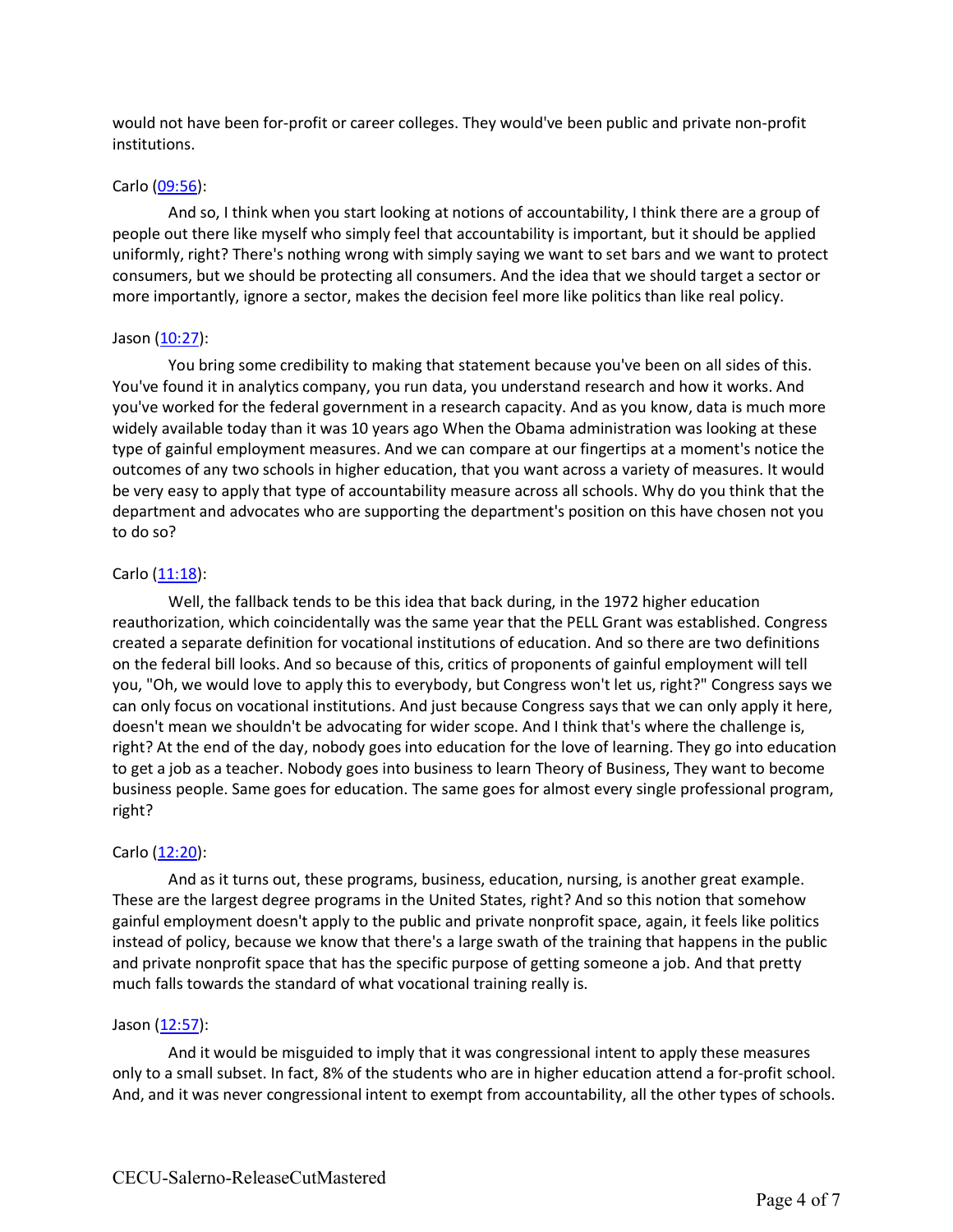And as you said, all the other types of programs that students attend with the end goal of finding a job in that chosen field of study.

### Jason (13:27):

When you look at what the department is doing and you know, the direction that they're going, you're right, they do throw their hands in the air and say, "Well, it's too bad. We're prohibited from doing anything. You're going to have to talk to Congress." But Congress has addressed this issue because in section 454 of the higher education act, it specifically gives the department, the authority under the quality assurance section to apply accountability measures across all schools in all sectors. The department has chosen not to do that, but it would be inaccurate to imply or to say that the department does not have the authority to do that. They do have the authority, they have chosen not to use it. That said, I would just ask, where do you think all of this is going? And what do you think the impact is going to be across higher education, more broadly if these types of measures are only applied in a very narrow way?

# Carlo (14:21):

Well, again, I think you find yourselves one, unfairly punishing students who are attracted to forprofit education providers. And I think one of the things that we routinely ignore in the discussion about the distinction is that for-profit education providers routinely try to recruit and enroll students who otherwise wouldn't get into public colleges, right? These are, students that are not starting on third base, they're starting on first base or they're starting at home plate. And so it's intrinsically more difficult to one, train and educate them and two, help them find jobs afterwards. I think by virtue of trying to single out a sector here that focuses, or that disproportionately attracts students who require more need and attention, you end up hurting the students who require more need and attention. And I think the second thing is, if you step back and you can think about what for-profit or career colleges do, right? The mere fact that they continue to exist means that there's demand for their degrees, right?

# Carlo (15:27):

People, employers value the credentials they provide. Employers value the demand that they support. If nursing programs at community colleges could provide sufficient supply, there would be no need for the career colleges to step in and provide this as well. They provide it because the public and the private nonprofit sector has showed it simply can't keep up with the demand. And so again, by trying to disproportionately single out a certain institution type, you're disproportionately singling out students who otherwise would like to study certain fields, but simply can't at the moment because the programs that they may want are just simply not provided in a convenient fashion someplace else.

#### Jason  $(16:12)$ :

When you think about the future of higher education and to the issues that we're talking about, it's becoming more of a gray area. When you think about, you've done a lot of work with lenders as well, but in the delivery of higher education, institutions of higher education, it's becoming a gray area on who's for-profit and what the motives are. And you look at University of Arizona, Purdue University, and what's happened there with transition to online. They utilize the expertise of for-profit schools in doing so. You've seen schools that have converted from for-profit to private nonprofit. Where do you think all of that is going in the future? And what do you as a researcher, what concerns you about what you're seeing in higher education related to that type of thing?

Carlo (17:03):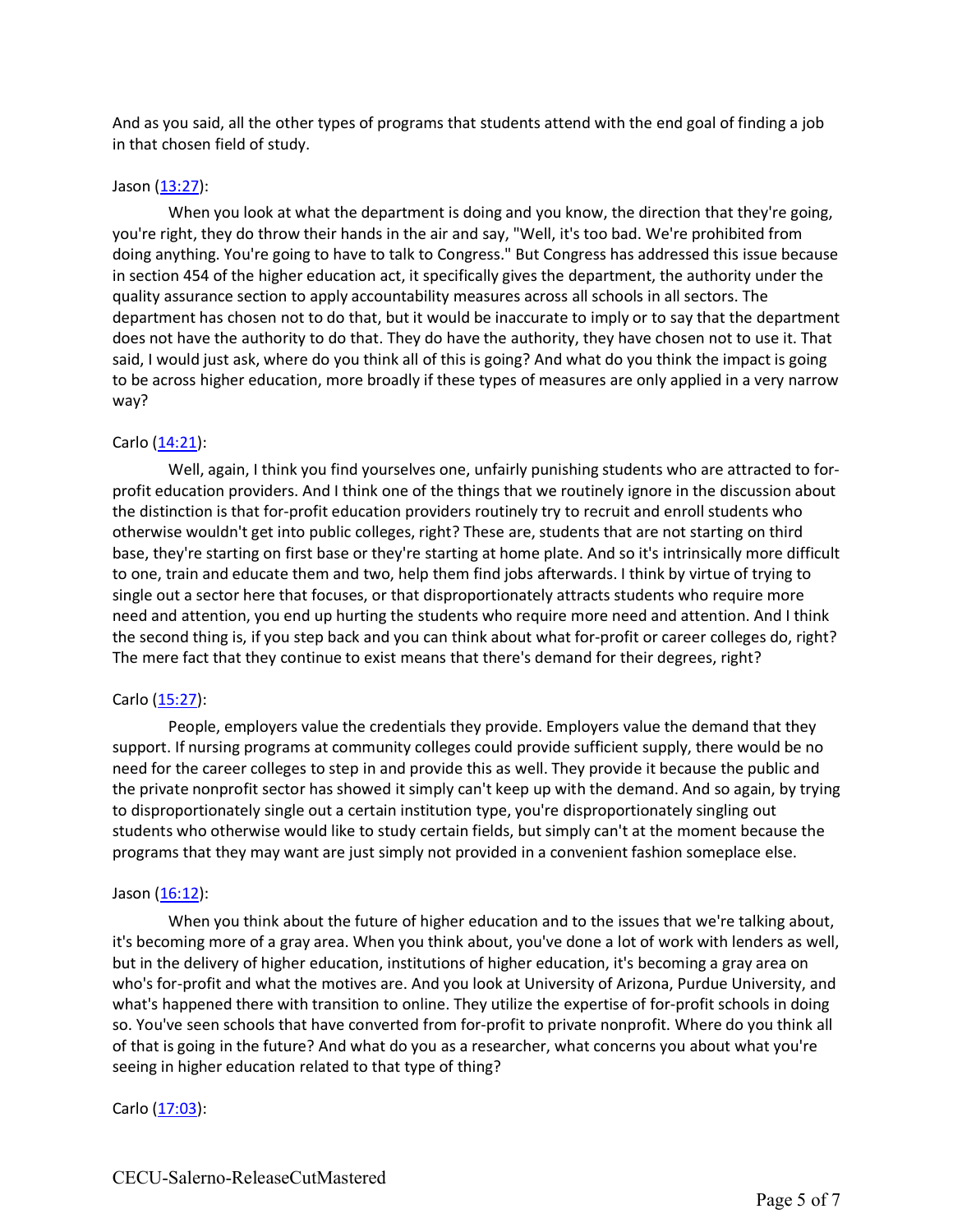I think it's really hard to make the case that an institution's tax status makes it fundamentally different in terms of service delivery from another institution type. Students in both sectors go to class, they take courses, they get the same kinds of degrees. They go out and they get the same kind of jobs. And like you said, if these models were so functionally different from one another, why are not for-profit institutions buying for-profit institutions, right? Clearly, they're buying them because they're synergy and they're buying them because there's a high degree of complementary between how these two sectors function and operate. And so increasingly this notion that one is different than the other, it's difficult to even just pass a basic smell test on what exactly makes them different. Right? And so the researcher in me, as I think about this, I find myself gravitating more towards finding the similarities than the differences.

### Carlo (18:05):

I know there are people out there who continue to try and highlight how one sector looks different from the other. But in fact, I think what we see in the evidence is, increasingly that these institutions are more alike. And so the questions we should be asking is if they're more like, how do we develop policy that serves all the institutions and all the students at these schools equally? And that gets back to the gainful for all notion, right? How do we set policies? We should be preparing for a future where this archaic two-definition measure of what an institution is, goes away. Because realistically, I think the body of evidence is growing and basically showing that at the end of the day, these are not different institutions and tax status does a poor job of explaining away any differences.

### Jason (18:53):

How do you think the future of online education is going to play into all this? Because we were kind of thrown into the deep end with the COVID pandemic and all the schools had to transition. A lot of for-profit schools had been trendsetters and had been doing that and had some expertise. And that led to the transition that we talked about, where some of the schools took on that expertise as they expanded their own online program from a public university standpoint, you're going to continue to see this type of hybrid environment at minimum, online education has been excluded from some funding programs related to funding measures congress has recently passed. There's a huge debate in higher ed about the future and how to approach it. What are your thoughts on all this?

# Carlo (19:38):

Well, I think if you go back to the data that the national student clearinghouse was reporting during the pandemic, what you saw was that enrollment demand dropped the least in the for-profit sector. And it dropped the least, because like you said, these institutions were prepared to do online training. They were prepared to do remote and distance and virtual learning because they already had experience with it. And so their student populations were less affected as a result. This notion that somehow online or virtual education was a quirk of COVID, I think is pretty shortsighted. I think at the end of the day, we would be doing a disservice to ourselves if we really thought that this kind of technology was not going to be used more heavily rather than less heavily. As I think about the education technology debate and virtual learning, it makes me think about the naysayers who said that the internet was never going to be a big thing or that the horse versus carriage was ever going to be a big thing.

# Carlo (20:34):

I think this is just another case whereas technology becomes faster, cheaper, and more powerful, why should I get in a car? Why should I get dressed up? Why should I suffer a commute? Why